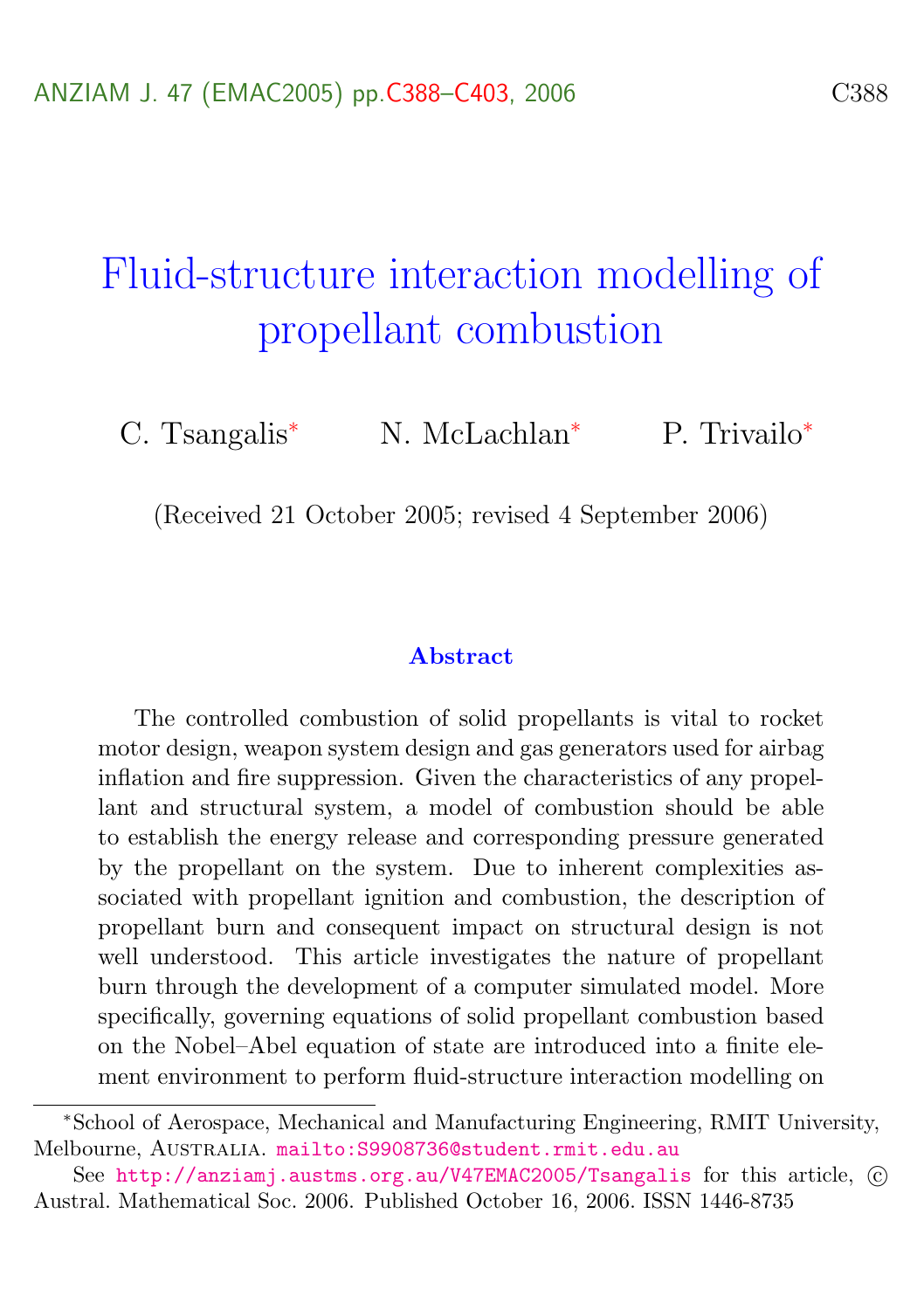the system. The Nobel–Abel Equation of State in conjunction with a steady state burning law, which describes the recession rate of the burning propellant, is incorporated into a finite element environment through a user subroutine. The fluid-structure interaction capabilities allowed for the impact of the evolving gasses on the structure of the system to be analysed. The derived model empowered the analysis of a wide range of system parameters their effect on system performance. Results of material stress/strain and fluid dynamics are presented.

## **Contents**

|   | 1 Introduction                                       |                              |  |  |  |
|---|------------------------------------------------------|------------------------------|--|--|--|
|   | 2 The combustion model                               | C392                         |  |  |  |
| 3 | Results<br>3.3 Fluid structure interaction modelling | C394<br>C395<br>C395<br>C397 |  |  |  |
|   | 4 Discussion                                         |                              |  |  |  |
|   | 5 Conclusion                                         |                              |  |  |  |
|   | <b>References</b>                                    |                              |  |  |  |

# <span id="page-1-0"></span>1 Introduction

Understanding the process of combustion is vital to the design and analysis of various engineering applications. For example, propellant combustion is vital to rocket motor design, weapon system design and gas generators used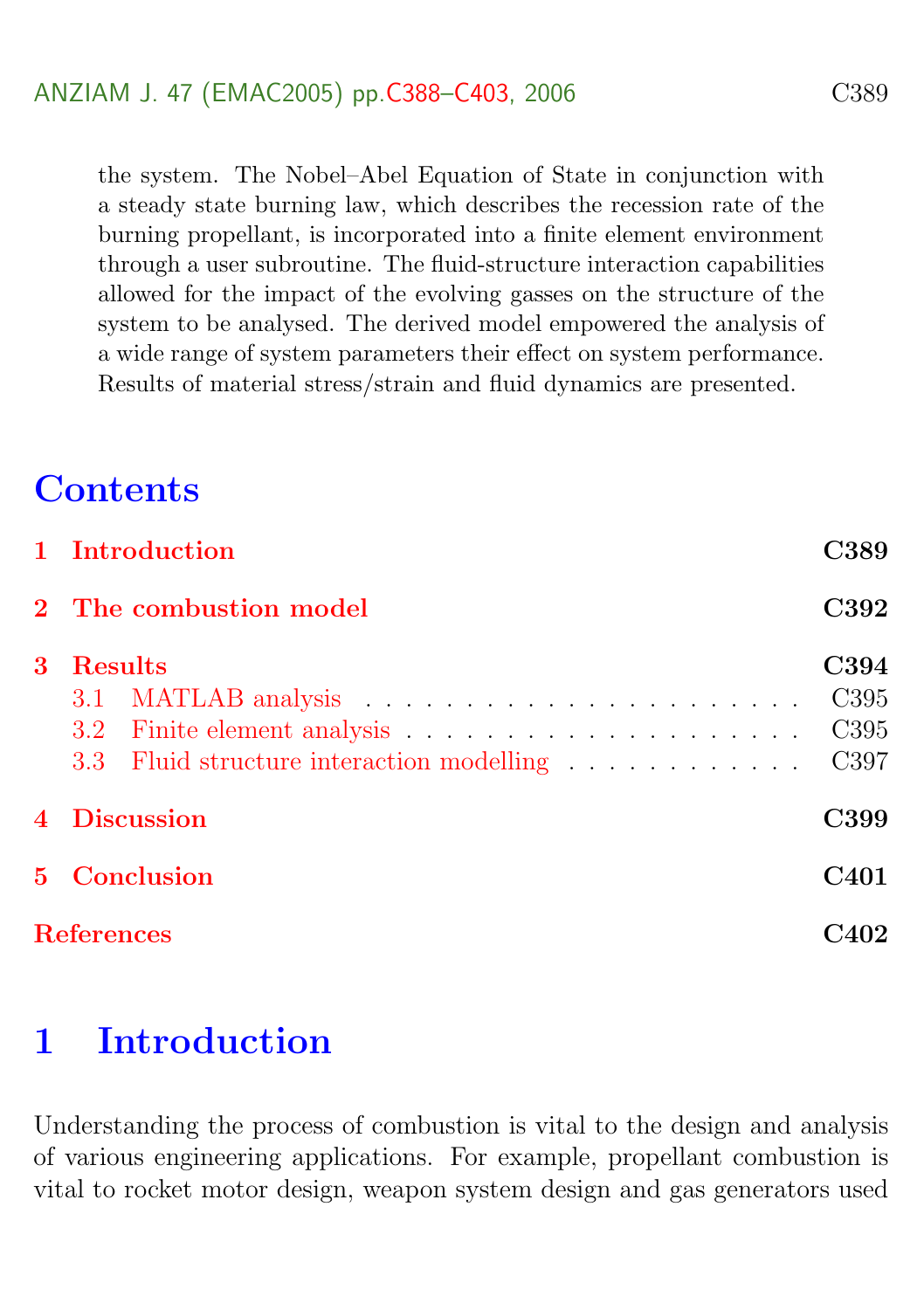### 1 Introduction C390

|             | TABLE 1: Nomenclature       |                                           |
|-------------|-----------------------------|-------------------------------------------|
| $A_s =$     | bore cross sectional area   | mm <sup>2</sup>                           |
| $B =$       | burn rate coefficient       | $\mathrm{mm}\,\mathrm{s}^{-1}$            |
| $C =$       | charge weight               | tonne                                     |
| $D =$       | diameter of grain           | mm                                        |
| $g_c =$     | unit conversion factor      |                                           |
| $L =$       | length of grain             | mm                                        |
| $M_E =$     | effective mass              | tonne                                     |
| $N =$       | number of perforations      |                                           |
| $n =$       | burn rate exponent          | For MPa                                   |
| $n' =$      | mass of gas                 | tonne                                     |
| $P_A =$     | average pressure            | MPa                                       |
| $P_B =$     | piston base pressure        | MPa                                       |
| $R =$       | gas constant                | $mJ$ tonne <sup>-1</sup> °K <sup>-1</sup> |
| $r =$       | perforation radius          | mm                                        |
| $R' =$      | piston radius               | mm                                        |
| $S =$       | piston travel               | mm                                        |
| $T_0 =$     | Flame temperature           | $\mathcal{O}_{K}$                         |
| $V_T =$     | total volume                | mm <sup>3</sup>                           |
| $V_{c0} =$  | initial chamber volume      | mm <sup>3</sup>                           |
| $V_p =$     | velocity                    | $\text{mm}.\text{s}^{-1}$                 |
| $W_s =$     | piston weight               | tonne                                     |
| $x =$       | linear recession of grain   | mm                                        |
| $Z =$       | fraction of charge burnt    |                                           |
| $\beta =$   | heat-loss adjustment factor |                                           |
| $\gamma =$  | specific heat ratio         |                                           |
| $\eta =$    | gas covolume                | $mm3tonne-1$                              |
| $\lambda =$ | force constant              | $mJ$ tonne <sup><math>-1</math></sup>     |
| $\rho_s =$  | solid propellant density    | tonne mm <sup><math>-3</math></sup>       |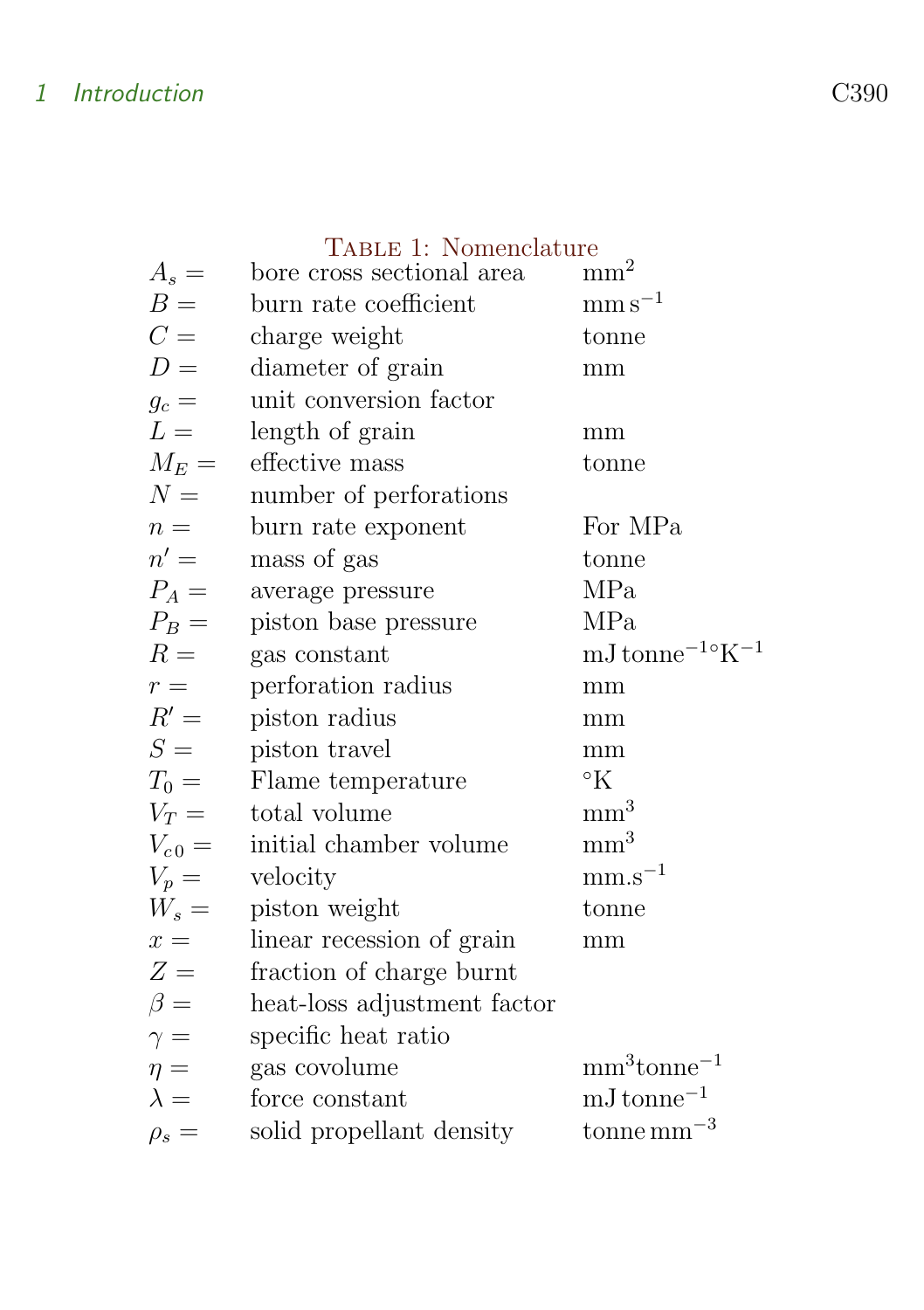#### <span id="page-3-0"></span>1 Introduction C391

for airbag inflation and fire suppression. Much literature exists [\[1,](#page-14-1) [4,](#page-15-0) [8\]](#page-15-1) in which the combustion behavior of various propellants are simulated.

In any combustion system, there exists a set of fixed and variable factors which ultimately affect performance. Fixed factors are generally related to the structural properties of the system and often these are difficult to manipulate without requiring a total redesign and manufacture of structural components. More conveniently, variable factors associated with the propellant can be modified to improve performance.

The variation of propellant charge offers significant and convenient means of manipulating system performance. Propellant type, configuration and quantity can be varied in order to achieve a particular burn cycle and hence a desired performance. Various models exist in which structural and propellant properties are used to predict the performance of combusting systems. One such model is proposed by Krier et al. [\[3\]](#page-14-2) in which the Nobel–Abel Equation of State is used to establish the energy release and corresponding pressure generated by the combusting propellant.

The Nobel–Abel Equation of State is of the covolume type and is generally used as a good first approximation in the formulation of interior ballistic problems. In simplest form, the Nobel–Abel Equation of State is

$$
(P/n')(V - n'\eta) = RT_0,
$$
\n<sup>(1)</sup>

where

 $n'$  = mass of gas (tonnes),  $\eta$  = gas covloume (mm<sup>3</sup> tonne<sup>-1</sup>),  $R$  = gas constant (mJ tonne<sup>-1</sup>°K<sup>-1</sup>).

Other authors also utilised the Nobel–Abel Equation of State in ballistics applications. Papliski et al. [\[5\]](#page-15-2) discuss thermodynamical extensions to the Nobel–Abel Equation of State to describe properties of combustion products for given propellants. Johnston [\[2\]](#page-14-3) uses the Nobel–Abel Equation of State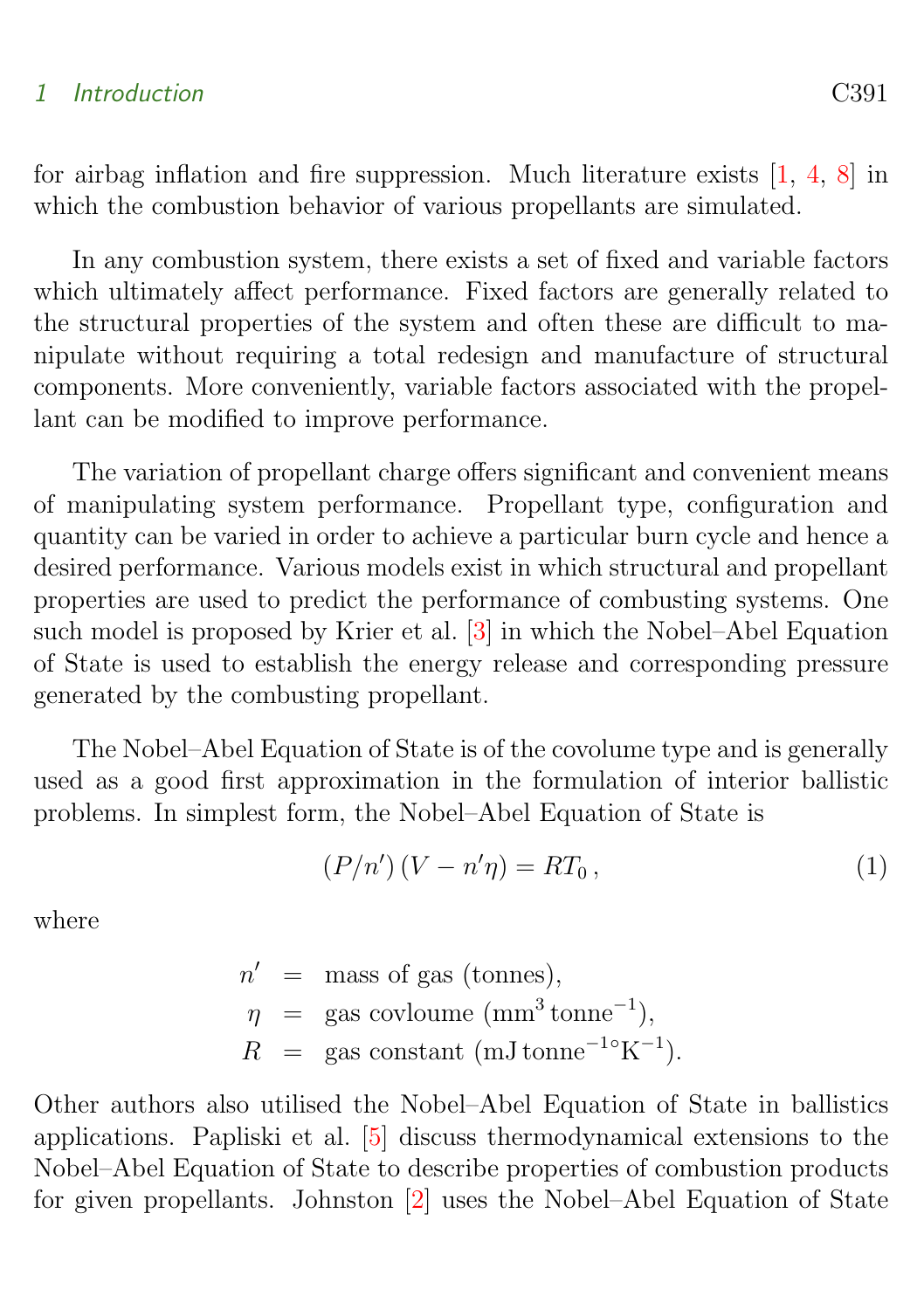#### <span id="page-4-2"></span>1 Introduction C392

and derives additional thermodynamic functions for ballistics modelling using computational fluid dynamics solvers. Here, Krier's ballistic model is incorporated into the finite element environment through a user subroutine. The resulting fluid-structure interaction model simulates the fluid dynamics of the propellant and its impact on the structural system.

### <span id="page-4-0"></span>2 The combustion model

The model proposed by Krier was first solved in MATLAB in order to asses the influence of various parameters on the performance of the system. The matlab model was also used to ensure that the user defined subroutine was functioning correctly in the finite element software. The simulation involved the combustion of granular multi-perforated propellant in a closed volume in order to investigate the resultant pressure rise. Others, such as Pocock et al. [\[6\]](#page-15-3) and Ritchie et al. [\[7\]](#page-15-4), also considered the performance of perforated propellant grains using numerical methods.

As the ignition process is quite complex, it was not treated with any detail in this investigation. Instead, the simulation assumed that simultaneous and uniform ignition of all propellant grains always occurred.

Krier's model is intended for the analysis of weapon systems and therefore considers the pressure rise in an expanding volume where it is expected that a projectile (or piston) would be expelled from a cylinder. Whereas Krier [\[3\]](#page-14-2) gives a full discussion of his model, the following equations and initial conditions were utilised in this investigation to construct the combustion model.

Propellant Burning Rate Law:

<span id="page-4-1"></span>
$$
\frac{dx}{dt} = BP_A^n. \tag{2}
$$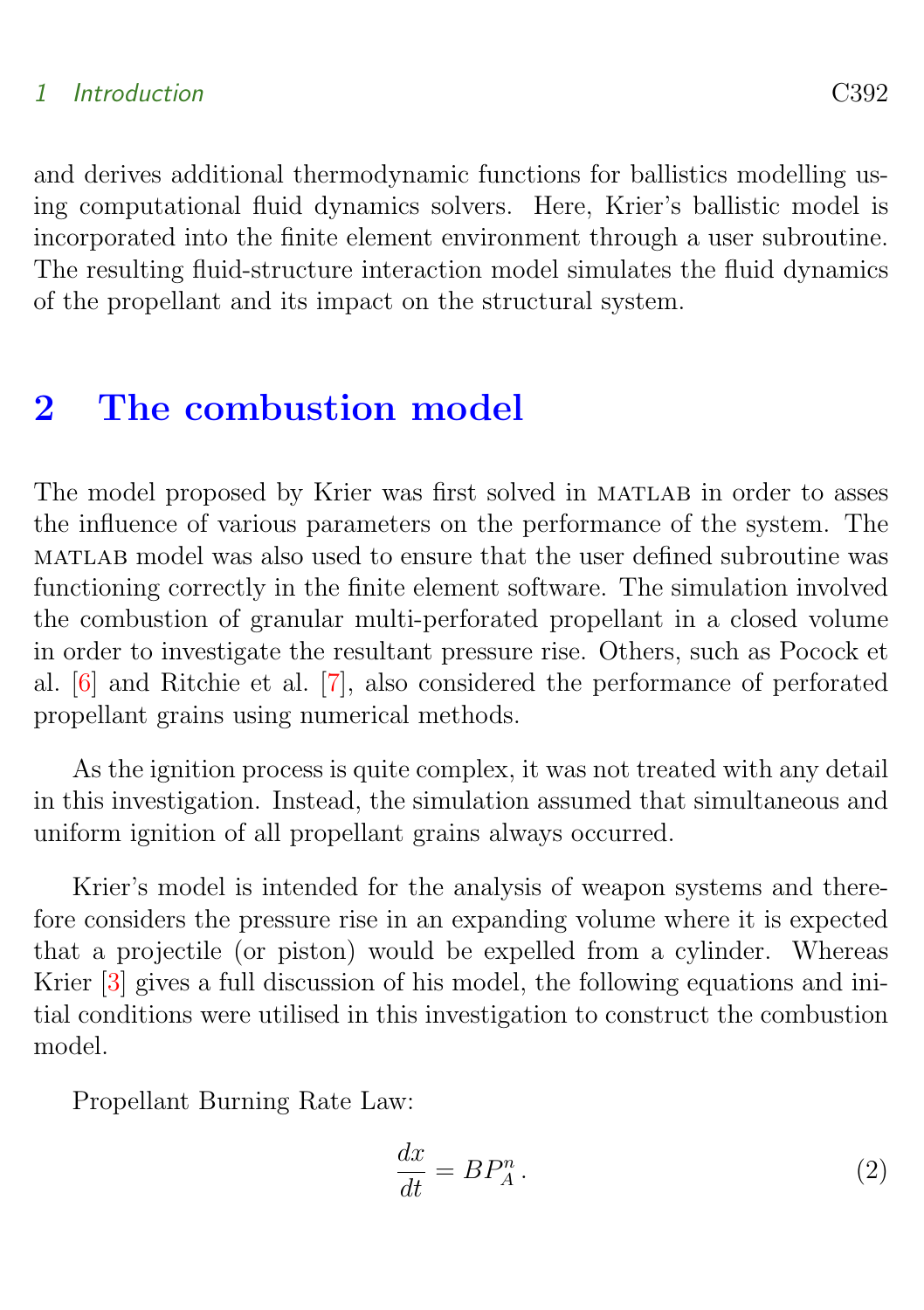#### 2 The combustion model C393

Piston Acceleration:

<span id="page-5-4"></span>
$$
\frac{dV_p}{dt} = \frac{P_B A_s}{W_s} \,. \tag{3}
$$

Piston Travel:

<span id="page-5-1"></span>
$$
\frac{ds}{dt} = V_p = \int_0^t \left(\frac{dV_p}{d\tau}\right) dt.
$$
\n(4)

Total Chamber Volume (including propellant and gas volumes):

$$
V_T(t) = V_{c0} + A_s S(t) - C \left\{ (1/\rho_s) + Z \left[ \eta - (1/\rho_s) \right] \right\},\tag{5}
$$

where

$$
Z = \frac{2\left[cL+d\right]x - \left[L(1-n) + 4c\right]x^2 + 2(1-n)x^3}{Ld},
$$

and

 $c = R + nr$ ,  $d = R^2 - nr^2$ .

Average Gas Pressure (with heat loss):

$$
P_A = \frac{\lambda CZ - (\gamma - 1)(1 + \beta) \left( M_E V_p^2 / 2 \right)}{V_T(t)},
$$
\n(6)

where

<span id="page-5-3"></span> $M_E = W_s + (CZ/3)$ .

Pressure Conversion (base to average):

$$
P_B: P_A = \left[1 + \frac{\gamma - 1}{2} \frac{V_p^2}{g_c \lambda}\right]^{-\gamma/(\gamma - 1)}.
$$
 (7)

Initial Values:

$$
X(0) = X_0, \quad \text{[a small number of order } 10^{-3} \text{ in.}, \tag{8}
$$

<span id="page-5-0"></span>
$$
V_p(0) = 0, \tag{9}
$$

$$
S_p(0) = 0, \tag{10}
$$

$$
V_T(0) = V_{c0} - (C/\rho_s), \quad \text{[approximate due to condition (8).]} \quad (11)
$$

<span id="page-5-2"></span>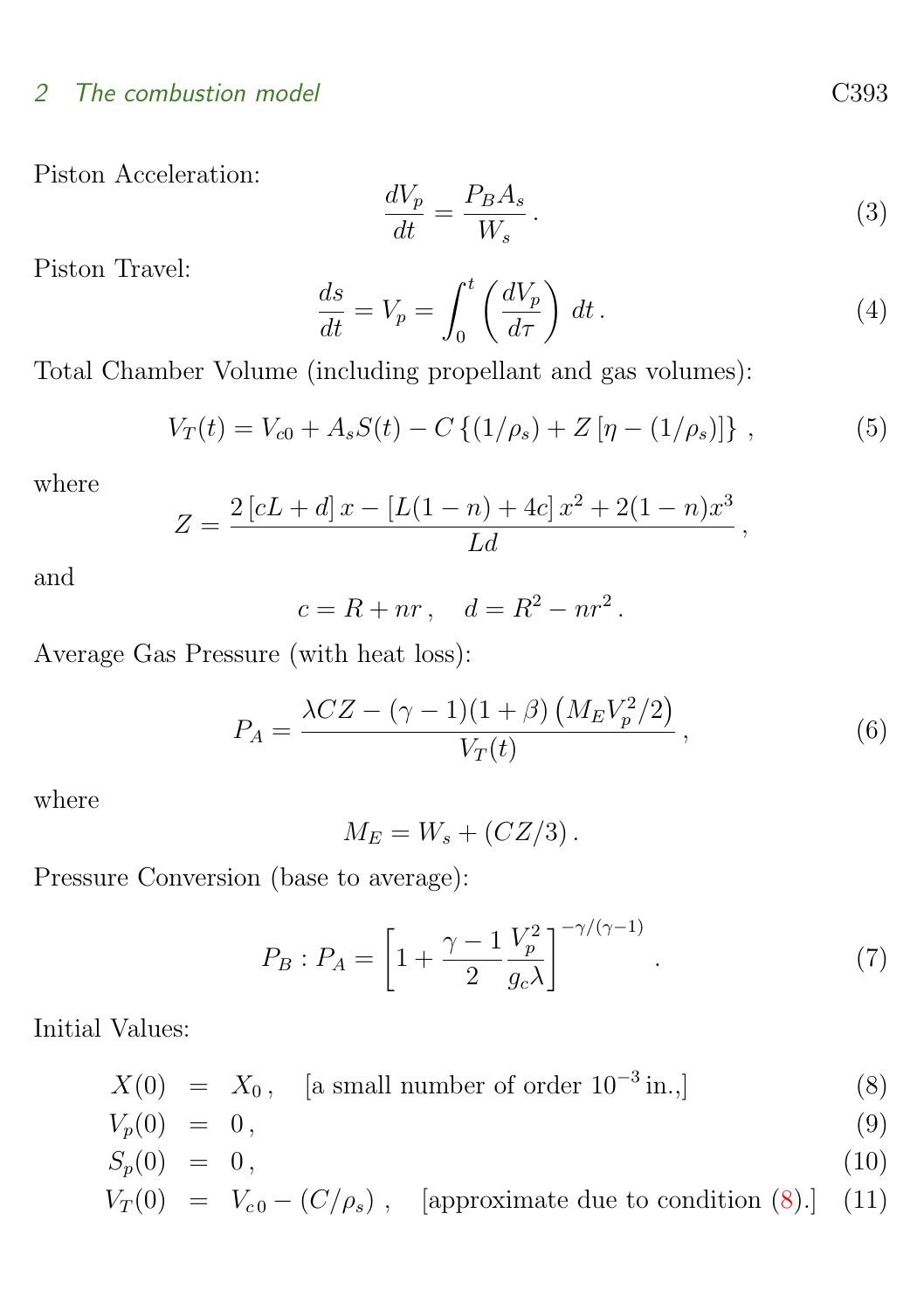| <b>TABLE 2:</b> system parameters for closed volume simulation. |                  |           |                                                    |  |  |  |
|-----------------------------------------------------------------|------------------|-----------|----------------------------------------------------|--|--|--|
| Parameter                                                       | Symbol           | Value     | Units                                              |  |  |  |
| <i>Propellant properties</i>                                    |                  |           |                                                    |  |  |  |
| length of grain                                                 | L                | 6.13      | mm                                                 |  |  |  |
| diameter of grain                                               | D                | 3.12      | mm                                                 |  |  |  |
| number of perforations                                          | N                | 1         |                                                    |  |  |  |
| perforation radius                                              | $\boldsymbol{r}$ | 0.255     | mm                                                 |  |  |  |
| solid propellant density                                        | $\rho_s$         | $1.45e-9$ | tonne mm <sup><math>-3</math></sup>                |  |  |  |
| charge weight                                                   | $\overline{C}$   | 0.00005   | tonne                                              |  |  |  |
| specific heat ratio                                             | $\gamma$         | 1.2582    |                                                    |  |  |  |
| force constant                                                  | $\lambda$        | 9.41e11   | $mJ$ tonne <sup><math>-1</math></sup>              |  |  |  |
| gas constant                                                    | R                | 364.5e6   | $mJ$ tonne <sup><math>-1 \circ K^{-1}</math></sup> |  |  |  |
| gas covolume                                                    | $\eta$           | 1.06e9    | $mm3tonne-1$                                       |  |  |  |
| burn rate coefficient                                           | B                | 0.732     | $\mathrm{mm}\,\mathrm{s}^{-1}$                     |  |  |  |
| burn rate exponent                                              | $\, n$           | 0.952     | For MPa                                            |  |  |  |
| Structural properties                                           |                  |           |                                                    |  |  |  |
| closed volume                                                   | $V_T$            | 2.759e5   | mm <sup>3</sup>                                    |  |  |  |

<span id="page-6-2"></span>TABLE 2: system parameters for closed volume simulation.

The ballistic model is solved by simultaneously integrating Equations [\(2–](#page-4-1) [4\)](#page-5-1), utilising Equations [\(5–](#page-5-2)[7\)](#page-5-3) and specified initial conditions. Note that Equation [\(3\)](#page-5-4) was simplified for a smooth bore cylinder as compared to the reference which considers a rifled barrel.

As we only considered a closed volume to begin the investigation, terms relating to piston acceleration and travel were ignored. Table [2](#page-6-2) contains a set of system parameters utilised in the simulation.

# <span id="page-6-1"></span><span id="page-6-0"></span>3 Results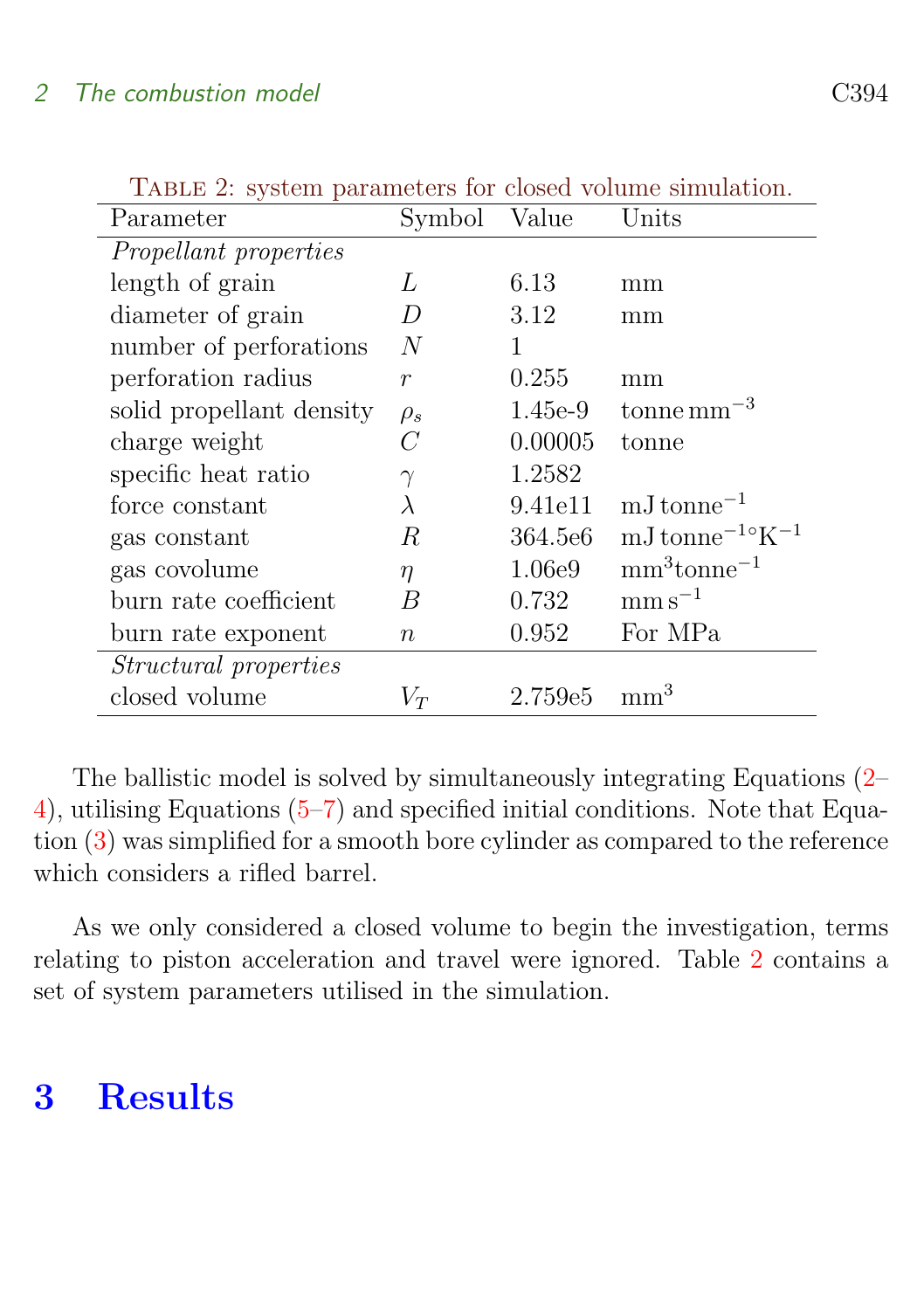

<span id="page-7-1"></span>FIGURE 1: pressure versus time relationship for propellant combustion in closed volume

### 3.1 MATLAB analysis

Figure [1](#page-7-1) demonstrates the predicted pressure rise in a closed volume for perforated granular propellant, the properties of which are given in Table [2.](#page-6-2)

### <span id="page-7-0"></span>3.2 Finite element analysis

In order to define the combustion model in the finite element environment it was necessary to create a user subroutine. As DYTRAN was to be used to perform the analysis, it was necessary to adapt the MATLAB code to FOR-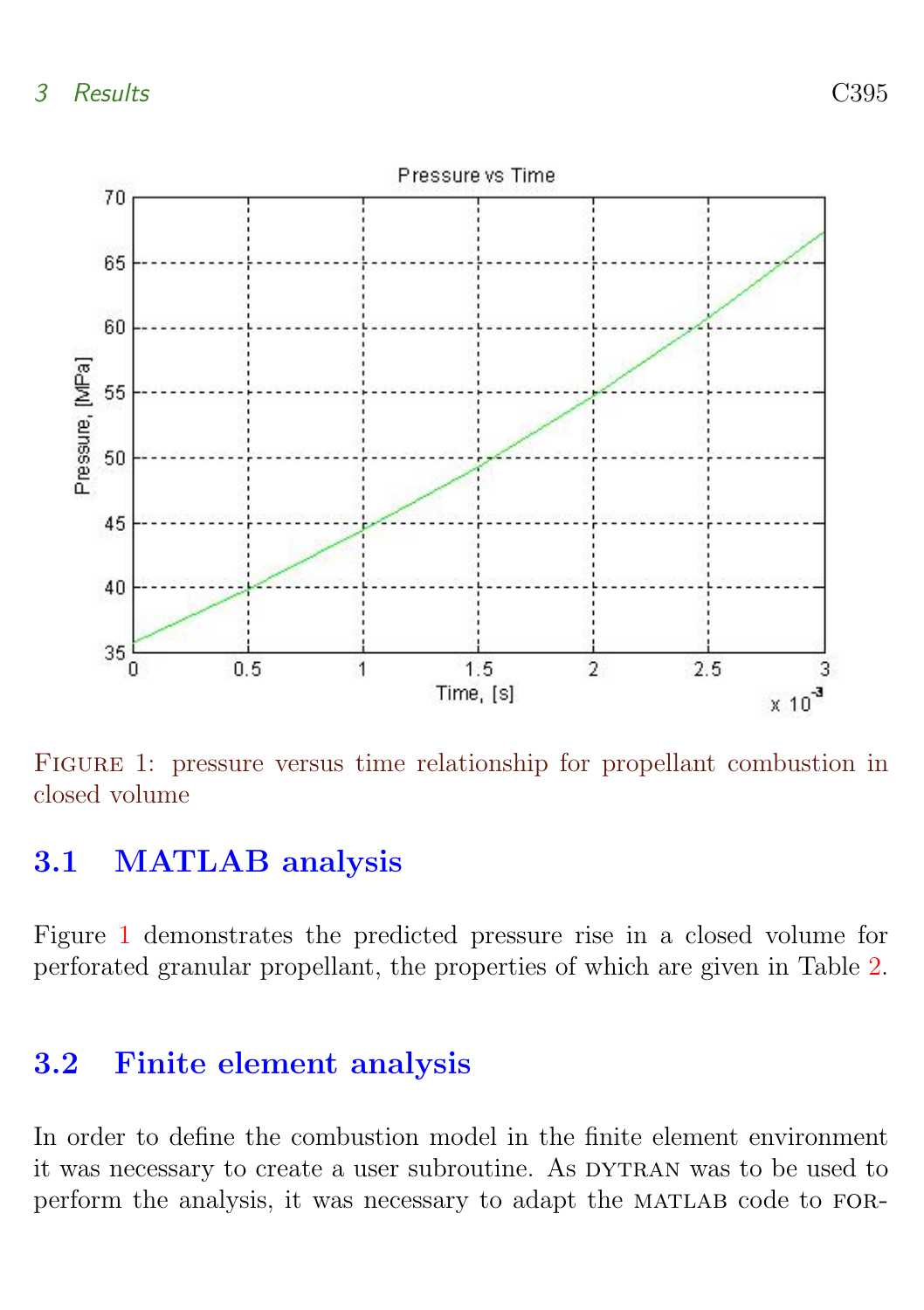```
\ddot{+}Calculate Burn Fraction
\pmZF(NZ) = ((2*( (c * L) + d) *X(NZ)) - (( (L * (1-nperf)) + (4 * c)) *+ ((X(NZ)) **2) )+(2*(1-nperf)*(X(NZ)) **3) )/(L*d)\rightarrow\star\starCalculate New Pressure
    x + x + yPNEW (NZ) = \text{(lamda*NMASS(NZ)*Z(NZ))}/\text{(RELV(NZ)} -
          ((XMASS(NZ)/rho_s)*(1-Z(NZ)))-(cvol*Z(NZ)*XMASS(NZ)))
\star\star\starCalculate New X
X(NZ) = X(NZ) + DLTH*B* (PNEW (NZ)) **EXF
```
#### <span id="page-8-0"></span>FIGURE 2: main loop of user subroutine

tran 90 language for use with dytran. When adapting the code, it was only necessary to include statements relating directly to the propellant as any structural properties were entered directly into DYTRAN. Therefore Equations [\(3](#page-5-4)[–5\)](#page-5-2) and [\(7\)](#page-5-3) were omitted from the user subroutine.

Figure [2](#page-8-0) illustrates the equations utilised in the main loop of the user subroutine. In the finite element analysis, the combustion model was applied to each individual element, as opposed to the MATLAB simulation where it was computed over the entire volume. Information relating to element volume and mass (which represents the charge weight) were retrieved directly from DYTRAN throughout the simulation run and can be seen as RELV and xmass in Figure [2](#page-8-0) respectively. The NZ term represents the element numbers assigned by DYTRAN and the loop is constructed such that each equation is computed for all the elements defined by the user subroutine.

The FE analysis was used to replicate the results produced in MATLAB. A simple cube mesh composed of solid Eulerian elements was constructed in the PATRAN pre-processor with the same volume as that used in the MATLAB analysis. No boundary conditions were required as DYTRAN automatically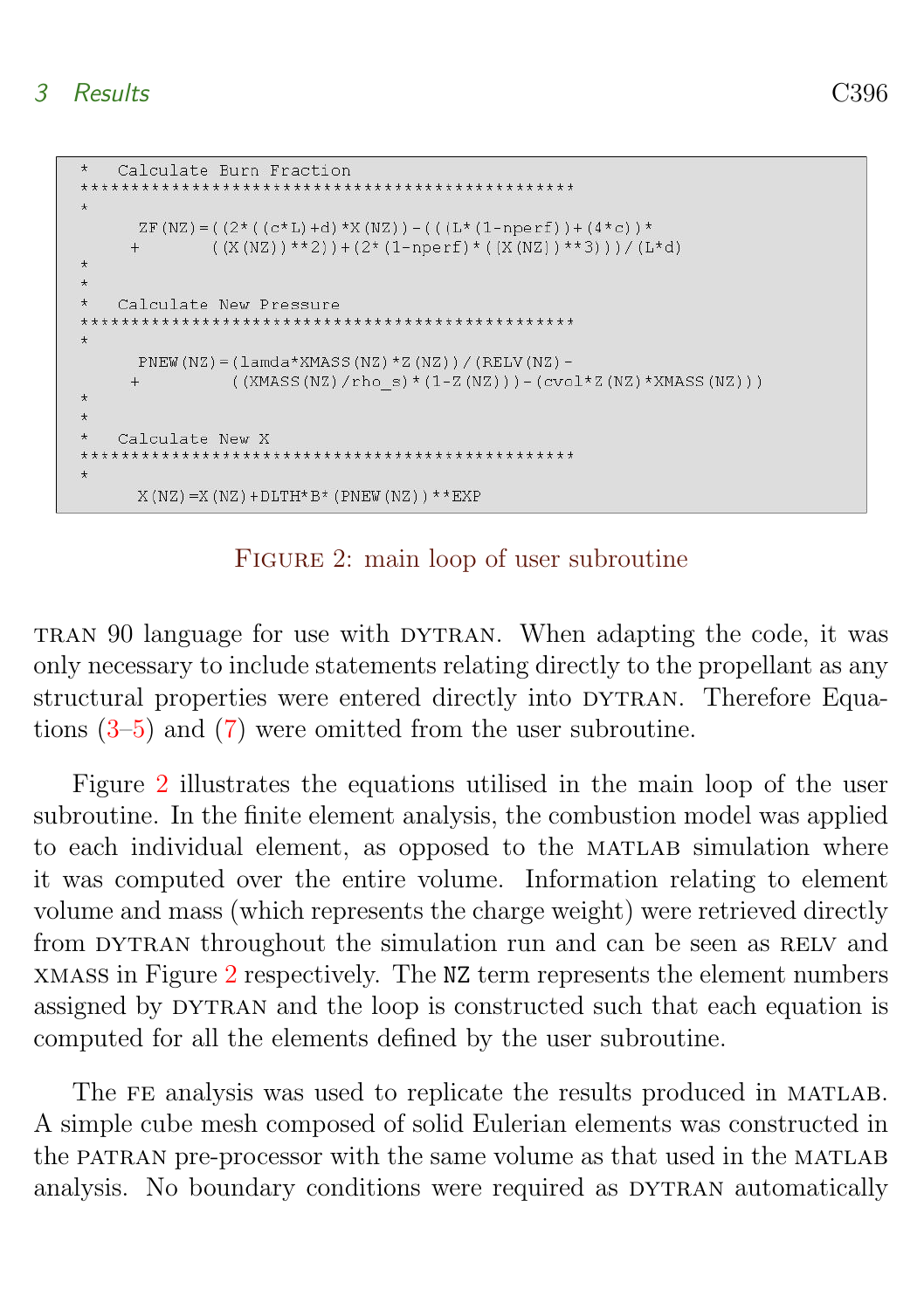assumes that any external Eulerian mesh surfaces act as a boundary to the flow.

The results produced by DYTRAN for pressure in the closed volume were identical to those displayed in Figure [1.](#page-7-1) It would be expected that  $DY$ tran could enable further accuracy of results as the time steps utilised in fe solvers are generally orders of magnitudes smaller than those utilised when running MATLAB simulations resulting in more precise integration schemes. It was also proven that in this case mesh density did not affect the simulation as identical results were produced using 1 element and 125 elements. In more advanced simulations, possibly incorporating expanding volumes or more eccentric geometries, mesh density would be a vital variable in accurately representing the flow of material. In such models, both the unburnt propellant and combustion gases would disperse unevenly throughout the chamber volume resulting in an irregular distribution of pressure.

### <span id="page-9-0"></span>3.3 Fluid structure interaction modelling

By introducing the combustion model into the finite element environment it was possible to investigate the impact of fluid dynamics, involved in propellant combustion, on structural systems. This was achieved by performing fluid-structure interaction modelling where the DYTRAN Solver would compute the pressures generated in the combusting medium and then apply these to the surrounding structural system via coupling surfaces.

In order to demonstrate this capability a simple model was created in which propellant would be combusted inside a closed aluminium box. A half model was utilised in the simulation to allow visual inspection of the pressures generated inside the box. The appropriate boundary conditions were applied to the symmetry plane.

The gas was modelled using solid Eulerian elements, whereas the box was modelled using Lagrangian elements. In the simulation, the Eulerian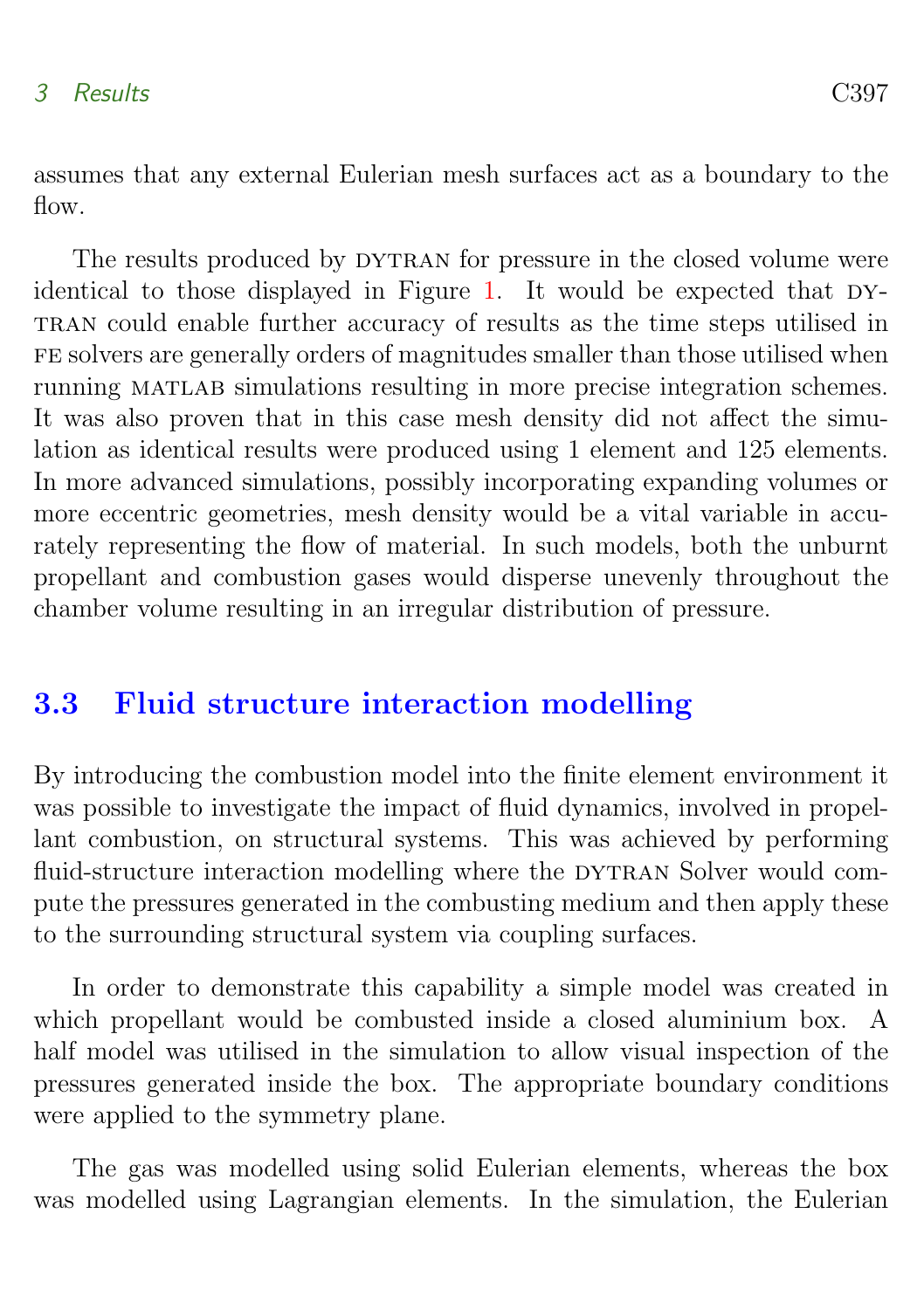#### 3 Results C398

elements remain fixed and material is able to flow through them while the Lagrangian mesh moves according to material flow. To allow fluid-structure interaction it was necessary to overlap the two different meshes and define a coupling surface on the internal surface of the Lagrangian elements. At the beginning of the simulation, the overlapped Eulerian mesh contains no material and is considered to be a void space as the coupling surface acts as a boundary to the flow. The overlapping mesh allows deformation in the Lagrangian mesh and the attached coupling surfaces without loss of the coupling to the eulerian elements.

In DYTRAN, it is required that the coupling surface forms a closed volume in order for the coupling algorithms to work. As we were dealing with a half model, this became an issue as there were no Lagrangian elements on the symmetry plane with which to build a coupling surface. It was therefore necessary to construct a series of dummy elements of negligible stiffness on the symmetry plane. The nodes of these elements were locked in the direction normal to the symmetry plane to maintain the symmetry conditions of the model. However, the negligible stiffness ensured that the behaviour of the structure would not be affected by these elements. Figure [3](#page-11-1) contains the finite element model of the closed box simulation. Image A shows the Lagrangian box only, Image B includes the Eulerian mesh and demonstrates the overlapped region and Image C shows the addition of the dummy elements.

The system parameters from Table [2](#page-6-2) were again utilised for the simulation. The box was modelled using aluminium with an elastic modulus of 70 GPa, a density of 2.8 g/cc and a yield stress of 250 MPa. The results of the simulation can be seen in Figure [4.](#page-12-0) Column A shows the pressures generated by the propellant, Column B illustrates the stresses in the aluminium box and Column C shows the deformation of the aluminium box.

Figure [4](#page-12-0) clearly demonstrate the pressure rise in the combusting propellant, the resultant stressing of the aluminium box beyond yield, and the consequent deformation of the structure. Early in the simulation we notice pressure waves developing in the gas with four distinct regions of high pres-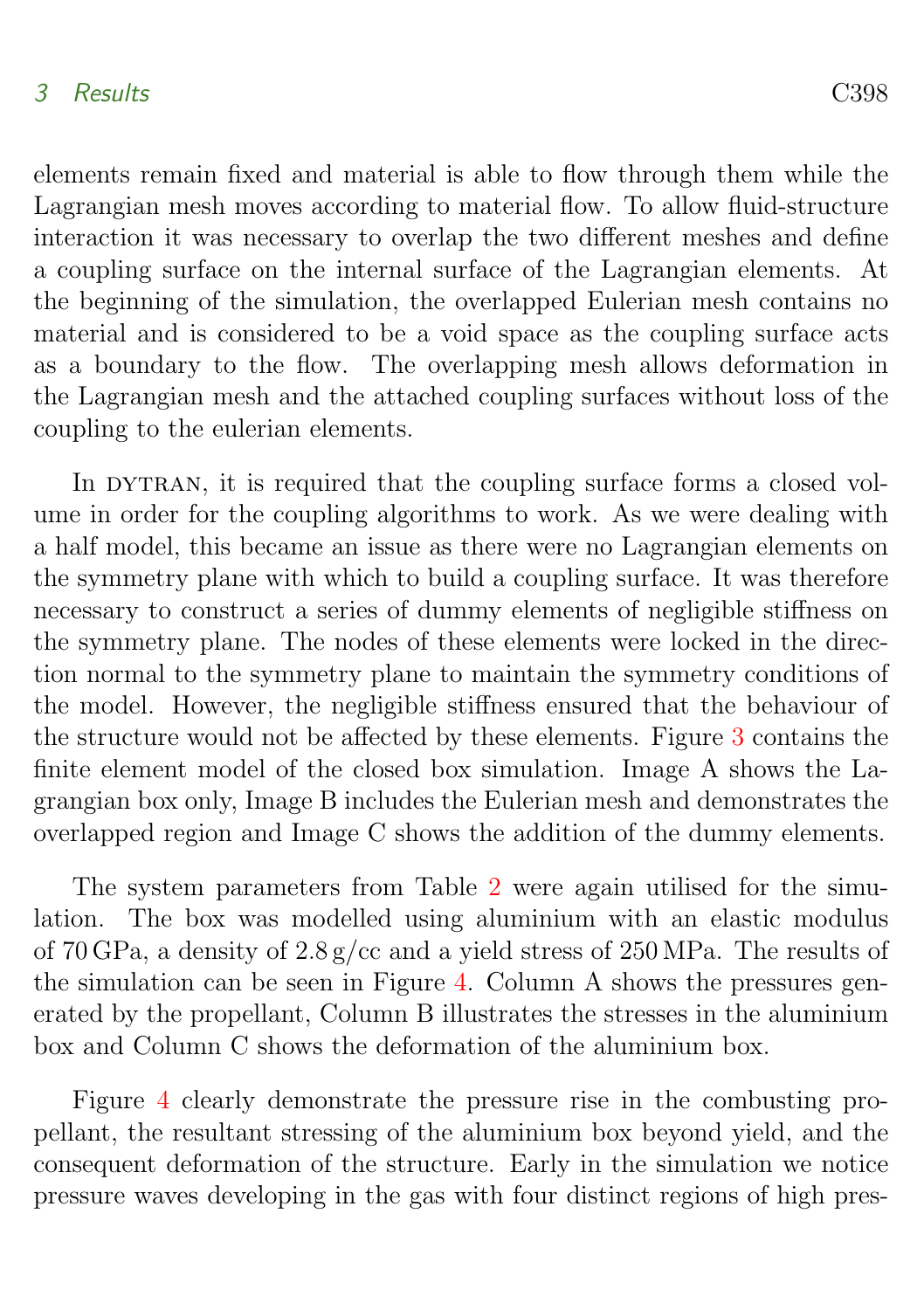

Figure 3: finite element model of closed box simulation: A, Lagrangian box only; B, Lagrangian and Eulerian mesh with overlapped region; C, entire model with dummy elements.

<span id="page-11-1"></span>sure on the symmetry plane. This is followed by more erratic and turbulent conditions beyond 1 msec except for the rear corners of the box where we see distinct pressure drops. Column B demonstrates that the yield stress of the material is reached within 0.5 msecs as the box begins to plastically deform and continues to do so as more of the structure reaches its yield under the increasing pressure. These results offer significantly more insight as opposed to those produced by MATLAB, where an average pressure would be computed for the entire gas.

# <span id="page-11-0"></span>4 Discussion

Fluid-structure interaction modelling enabled the combustion of propellant to expand a closed box through the use of coupling surfaces and overlapping meshes. However, the deformation in this model did not exceed one element thickness. Modelling the combustion of propellant in large expanding volumes, where overlapping meshes will be many rows of elements thick, will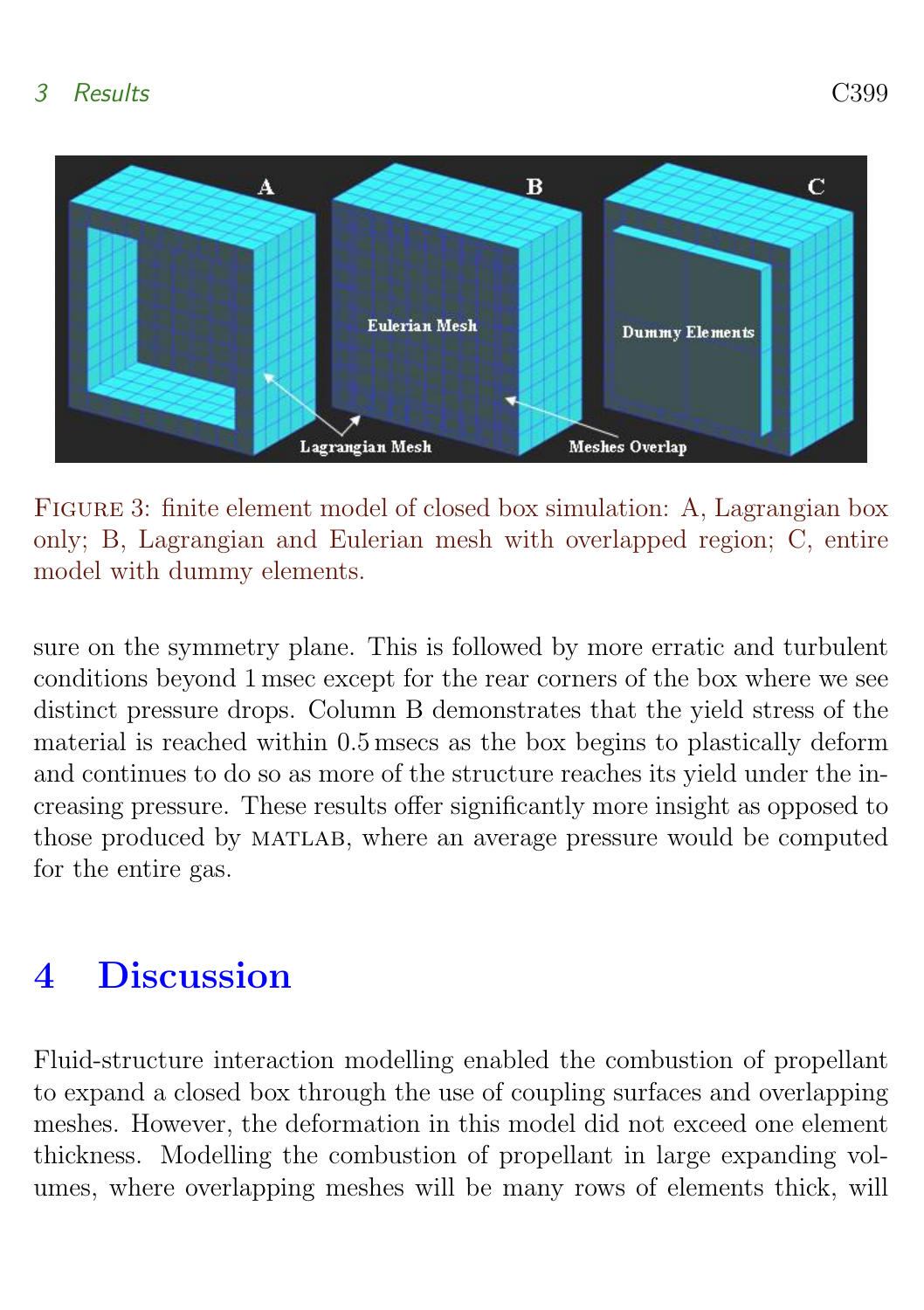<span id="page-12-0"></span>

Figure 4: fluid-structure interaction results: A, gas pressure (Eulerian mesh shown only); B, material stress (Lagrangian mesh shown only); and C, material deformation (Lagrangian mesh shown only).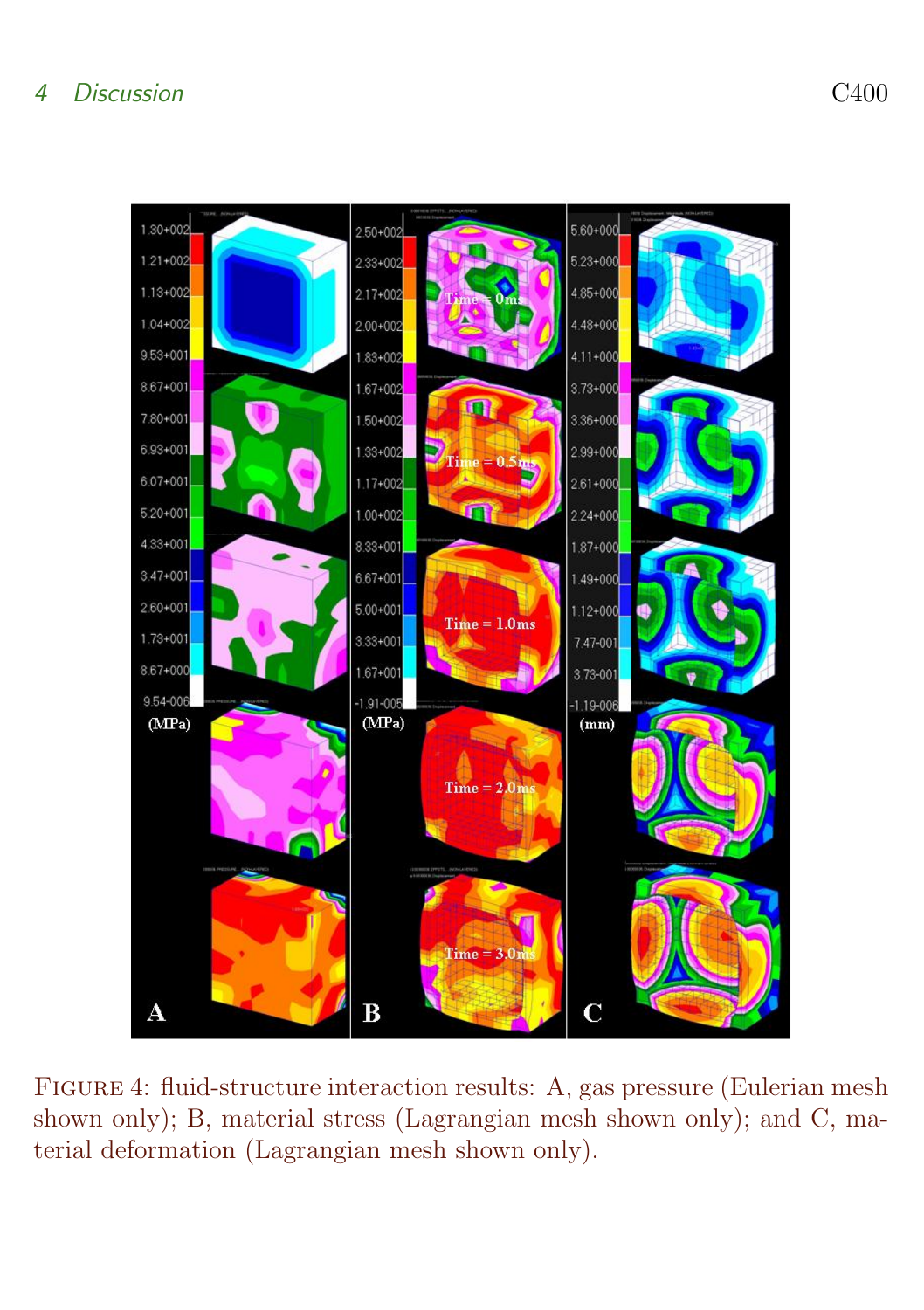

FIGURE 5: piston model.

<span id="page-13-1"></span>require new and originally void Eulerian elements to be introduced into the analysis. These are filled by the gas/propellant mixture as coupling surfaces are displaced.

For example, Figure [5](#page-13-1) shows a piston located inside a cylinder where the combustion of propellant would be used to push the piston. While the Eulerian elements are not shown in the figure, as the piston travels down the cylinder and through the Eulerian mesh, more Eulerian elements are filled by the gas/propellant mixture. To perform such an analysis will require the dynamic specification of conditions on newly introduced Eulerian elements equivalent to those possessed by immediately adjacent elements.

# <span id="page-13-0"></span>5 Conclusion

This investigation successfully introduced a ballistic model into a finite element environment. A user subroutine defining the Nobel–Abel Equation of State was incorporated into the DYTRAN explicit solver. It enabled the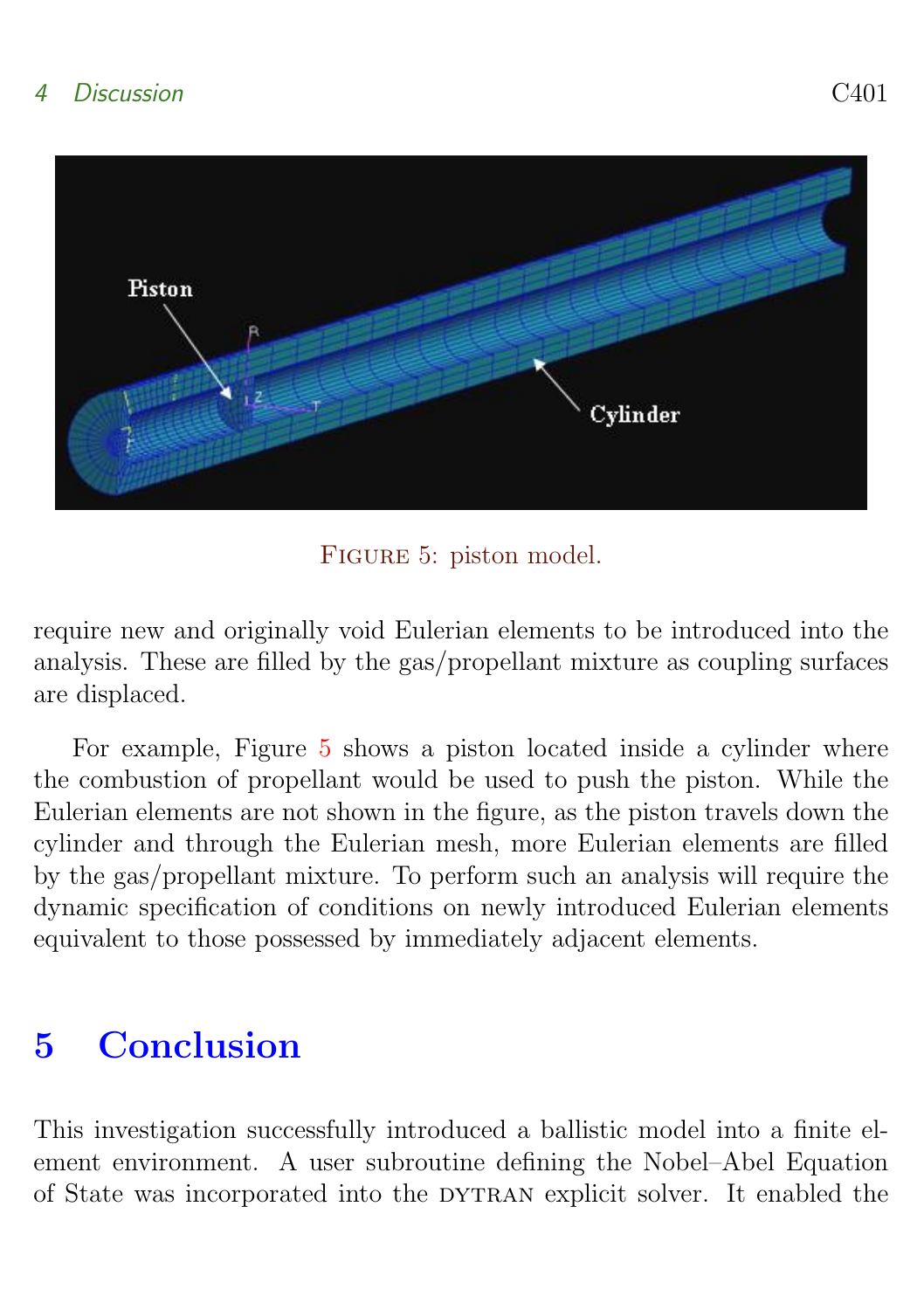### 5 Conclusion C402

analysis of structural behaviour subject to the fluid dynamics of propellant combustion through the use of fluid-structure interaction modelling.

Results generated in MATLAB for the combustion model were first replicated in dytran using a basic cube mesh of Eulerian elements defined by the user subroutine. The investigation was then expanded to include the interaction of Lagrangian and Eulerian elements such that the pressures generated by the propellant would be used to stress the Lagrangian elements. This was demonstrated by simulating the combustion of propellant in a closed aluminium box, causing the box to expand under the pressure generated by the propellant.

Future work requires the combustion of propellant in large expanding volumes where new and originally void Eulerian elements are introduced into the analysis. This capability would provide significant scope to the design and analysis of various engineering applications including weapon systems and combustion engines.

# **References**

- <span id="page-14-1"></span><span id="page-14-0"></span>[1] Buckmaster, J., Jackson, T. L., Massa, L. and Ulrich, M. , Response of a burning heterogeneous propellant to small pressure disturbances. Proceedings of the Combustion Institute, Vol. 30, Issue 2, pp.2079–2086, 2005. [C391](#page-3-0)
- <span id="page-14-3"></span>[2] Johnston, I. A., The Nobel–Abel equation of state: thermodynamic derivations for ballistics modelling. South Australia, Defence Science and Technology Organisation, DSTO-TN-0670, 2005. [C391](#page-3-0)
- <span id="page-14-2"></span>[3] Krier, H. and Adams, M. J., An introduction to gun interior ballistics and a simplified ballistic code. Interior Ballistics of Guns, American Institute of Aeronautics and Astronautics, New York, pp.1–36, 1979. [C391,](#page-3-0) [C392](#page-4-2)